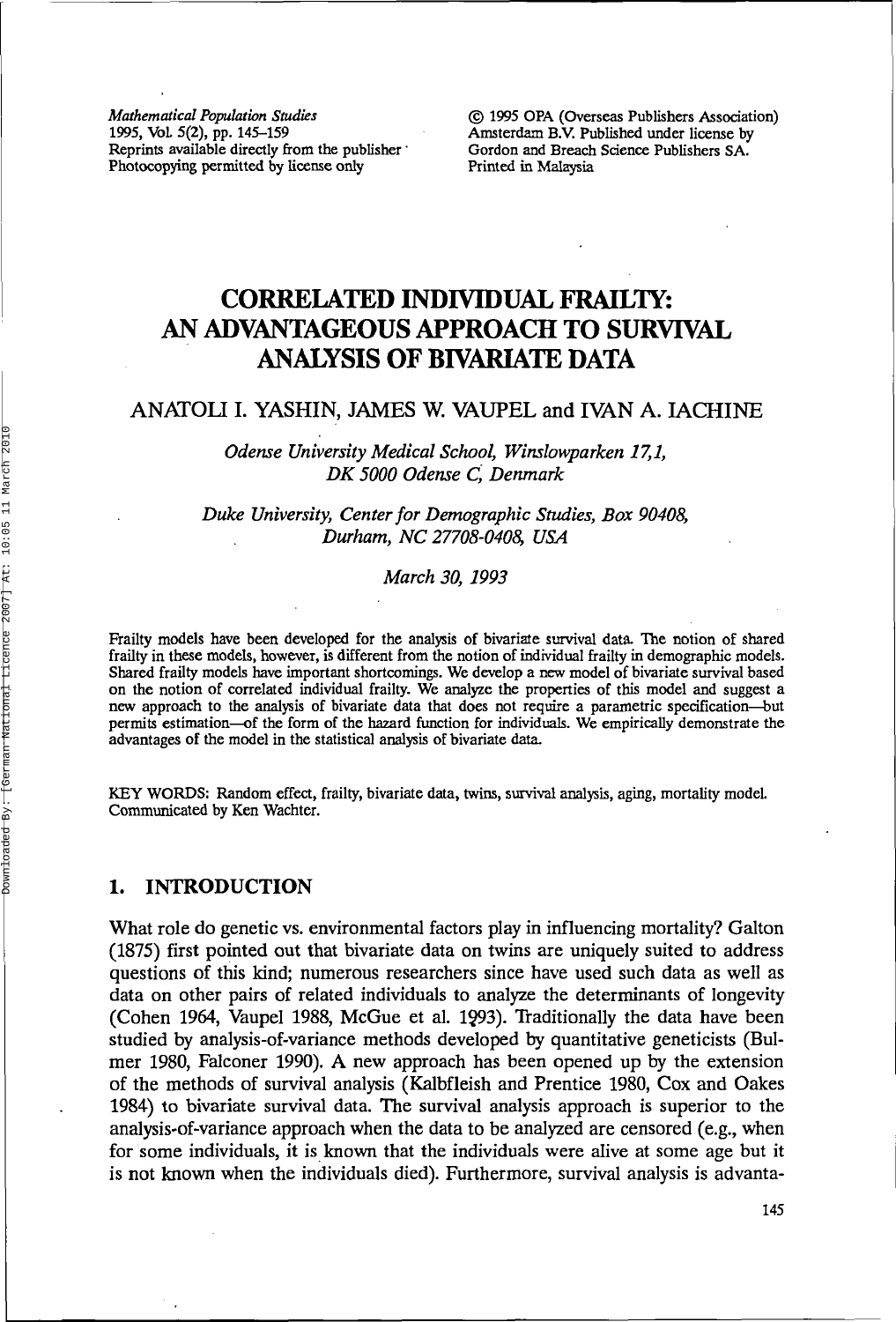geous when the mechanisms of mortality, including the effect of covariates, can be appropriately captured by a hazards model.

 $\lambda$ 

The use of bivariate survival data (e.g., twins data) to analyze processes of aging and survival is motivated by the idea that the association between the life spans of related individuals can help distinguish genetic vs. environmental influences. In particular, a difference in the associations between the life spans of MZ (monozygotic, identical) and DZ (dizygotic, fraternal) twins may have a genetic origin: MZ twins can be considered to be genetically identical whereas DZ twins share only half their genes, like ordinary siblings. If this genetic difference is represented in an appropriate bivariate survival model, then statistical analysis can help clarify the role of genetic factors in the aging process.

In this article we review the shared-frailty models generally used in bivariate survival analysis and suggest a new model for the analysis of bivariate data which exploits the idea of correlated individual frailty. Despite the fact that this model is not a general correlated-frailty model it is comprehensive enough to include the widelyused univariate proportional hazards individual-frailty and shared-frailty models as particular cases. The model has several properties worth highlighting.

Note that a crucial assumption used in the analysis of proportional-hazards frailty models concerns the parametric structure of the underlying hazard. It is often difficult to find a theoretical reason for such an assumption. So in particular cases some simple functions are used for the sake of computational simplicity. The main advantage of the new approach is that it does not require the assumptions about the parametric structure of the underlying hazard. The semiparametric estimate of this hazard, calculated from bivariate data, can then be used in the univariate (demographic) models of mortality.

Another important advantage of the new model is that data concerning MZ and DZ twins can be analyzed together, increasing the precision of parameter estimates. In addition, the correlated-frailty model permits two kinds of diagnostic checks. First, if the correlated-frailty model approximates reality, then the estimated variance in frailty and baseline hazard function should be the same for MZ and DZ individuals: if they are significantly different then this is a diagnostic signal that the model is inappropriate. Second, if the model approximates reality, then the estimated variance in frailty should be consistent with the estimate produced by a univariate analysis of the data as if it pertained to individuals: again, if the two estimates are not similar, then this is a diagnostic signal that the model is inappropriate. We also derive a useful formula which establishes the correspondence between the correlation coefficient of lifespans and the parameters of the bivariate frailty distribution.

The terminology and examples used in the article stem from our main motivation —to use data on twins to analyze genetic and environmental factors influencing mortality. Such a focus also simplifies the exposition. Readers should note, however, that the methods developed in the article can be extended to a broader range of applications. Instead of age at death, the duration of interest could be age at first heart attack, time from marriage to divorce, length of an unemployment spell, etc. Instead of pertaining to twins, the data could pertain to: (1) other relatives, such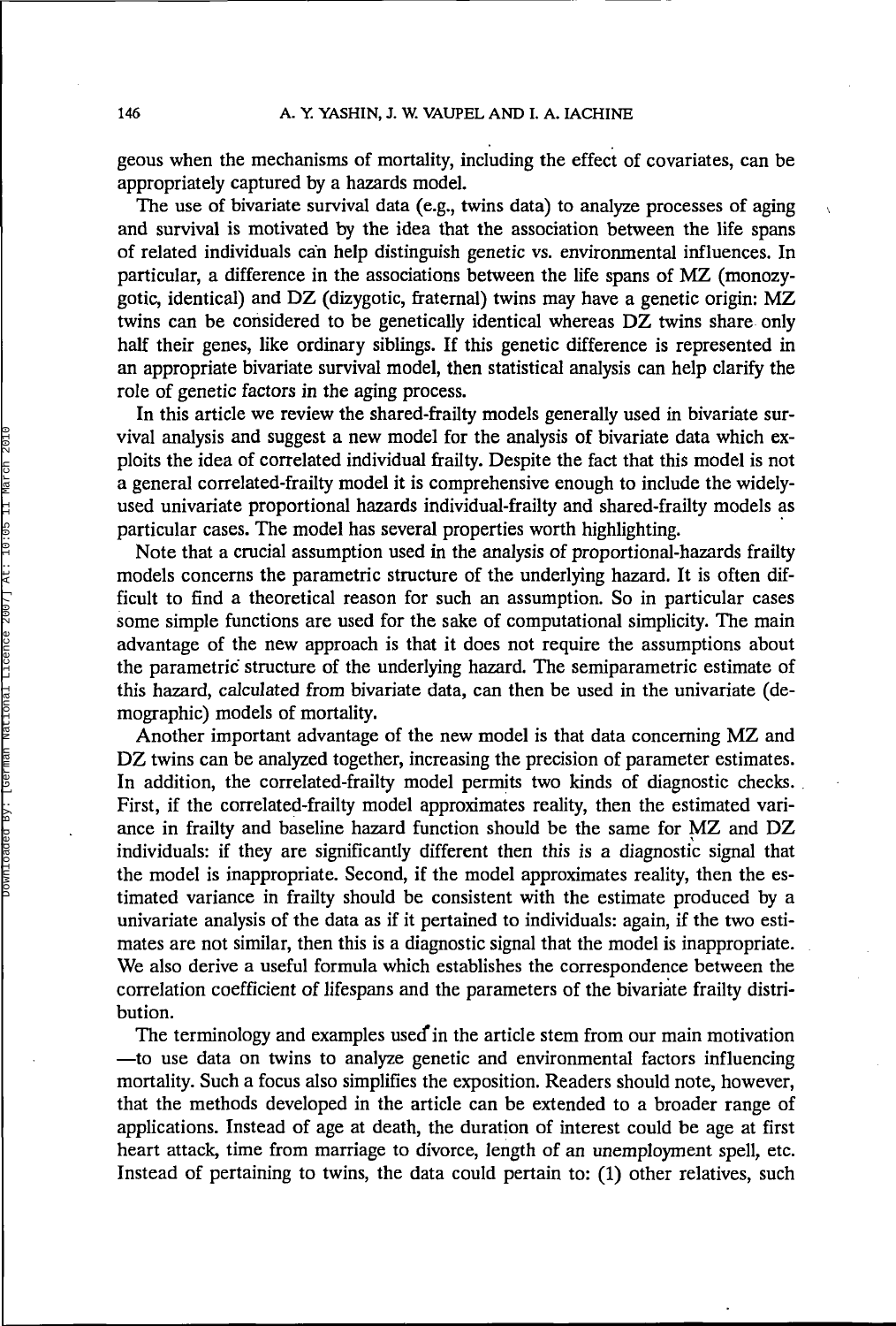as mothers and daughters; (2) individuals who are "related" not genetically but because they share some attributes, such as matched pairs in clinical trials; or (3) a single individual who experiences two durations, such as waiting times to conception of first and second child or durations of first and second bouts of some illness. Furthermore, most of the concepts and formulas presented in this article can be extended to survival data on *n* individuals rather than 2, such as groups of individuals who share a common value of some covariate. As this last example suggests, the methods developed here for the analysis of data on the longevity of twins are relevant for a much wider class of problems, namely, the analysis of duration data for individuals with observed covariates.

#### **2. BIVARIATE SURVIVAL MODELS**

Research on bivariate survival models has burgeoned over the last decade and a half. Clayton's (1978) random-effect model of bivariate survival was a key innovation: he introduced the notion of shared relative-risk. This model was further developed by Oakes (1982) to analyze the association between two non-negative random variables. Clayton and Cuzick (1985) added observed covariates to the bivariate survival model with shared relative-risk. Crowder (1985) and Hougaard (1986) proposed random-effect models of bivariate Weibull distributions.

About this time, the word "frailty" started replacing the corresponding phrases "relative risk" or "random effects." A shared-frailty model with a positive stable distribution of frailty was suggested by Hougaard (1987); he also discussed several other bivariate distributions with biomedical and reliability applications. Oakes (1989) developed a bivariate shared-frailty model related to the "archimedean distributions" studied by Genest and MacKay (1986); he also proposed a local timedependent association measure between bivariate life spans and discussed its use for a large class of bivariate survival functions. This and other time dependent association measures were studied by Anderson et al. (1991). Applications of shared-frailty models to twins data were discussed by Hougaard (1990, 1992a, 1992b). Sorensen et al. (1988), Thomas et al. (1990), Vaupel (1991a, b), Vaupel et al. (1991, 1992), Nielsen et al. (1992), and Guo (1993) studied genetic and environmental influences on longevity using bivariate survival models. Approaches to non-parametric bivariate survival analysis were examined by Pruitt (1990) and Dabrowska (1990). Gill (1990) provided an interesting discussion of problems in multivariate survival analysis.

Yashin et al. (1993a, b) noted that the shared-frailty model does not satisfy some natural conditions and suggested a correlated-frailty model for the analysis of twins data. This model, which is developed below in this article, is the natural bivariate generalization of the frailty model used in demographical applications (Vaupel et al. 1979, Vaupel and Yashin 1985a, b). At the first glance the correlated-frailty model is closely related to the shared-frailty model widely used in the literature on bivariate survival analysis. This impression, however, is wrong and misleading: these models are based on different concepts.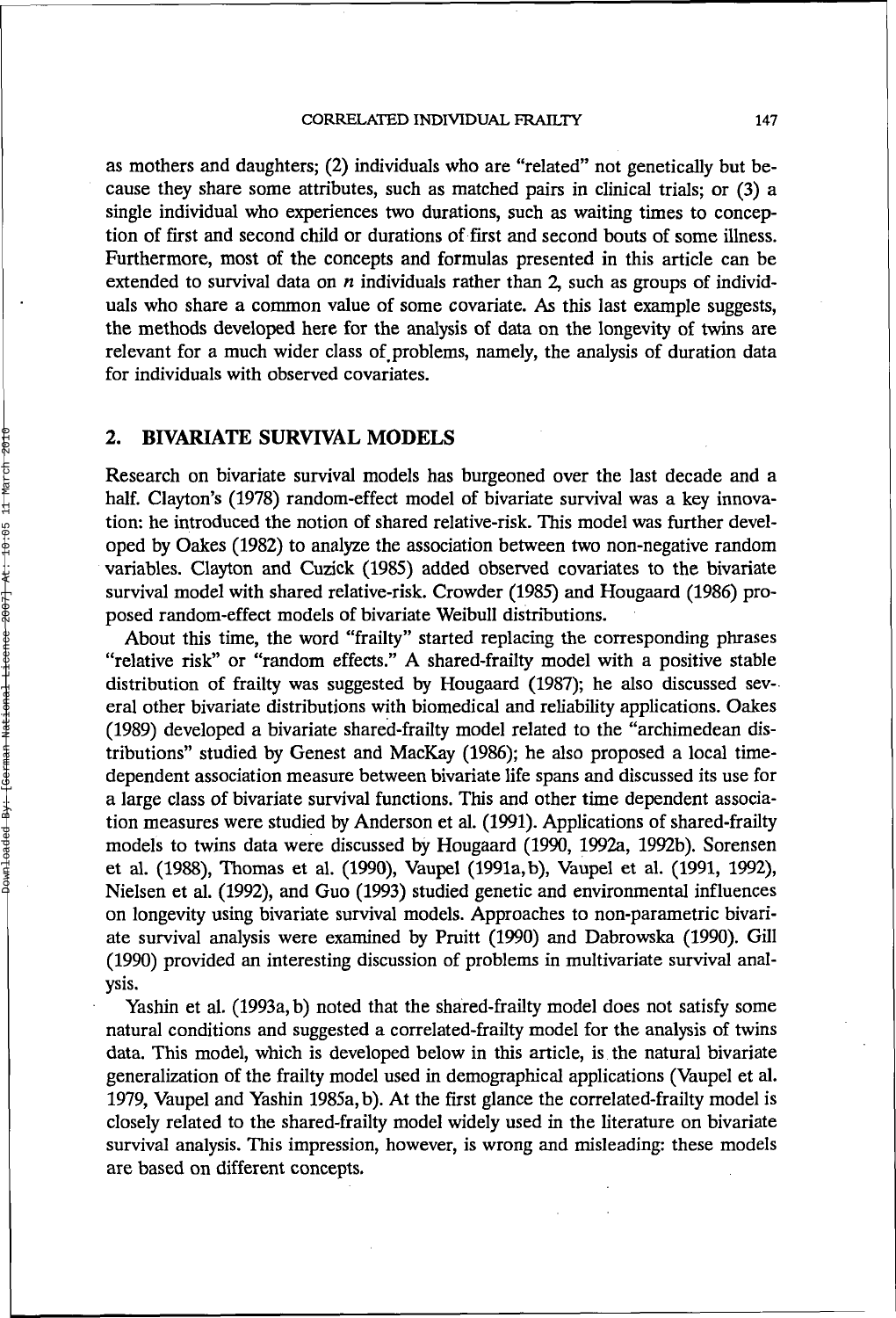## **3. SHARED-FRAILTY MODELS**

Let  $T_i$ ,  $i = 1,2$  be the survival times for two related individuals, e.g., a pair of twins. In a shared-frailty model, frailty is defined as a measure of the relative risk which twins in a pair share. Thus the frailty variable is associated with pairs of twins, rather than individuals. The hazard model for each individual twin, however, looks exactly the same as in the standard demographic frailty model:  $\mu(Z, x) = Z\mu_0(x)$ . Here Z represents shared frailty and  $\mu_0(x)$  is the underlying hazard. The conditional survival function  $P(T_i > x | Z) = S(x | Z)$  for each twin with shared frailty Z is:

$$
S(x \mid Z) = \exp\left\{-Z \int_0^x \mu_0(u) du\right\}.
$$
 (1)

It is convenient to assume that  $Z$  is gamma-distributed with mean 1 and variance  $\sigma_z^2$ . Under the assumption that the life spans of twins in a pair are conditionally independent given  $Z$ , the bivariate conditional survival function is:

$$
S(x_1, x_2 \mid Z) = \exp\{-Z(H(x_1) + H(x_2))\}.
$$
 (2)

Averaging  $(2)$  with respect to Z produces the marginal bivariate survival function which has been used to derive the likelihood function for bivariate data (Vaupel et al. 1991, 1992). Application of the maximum likelihood approach to a Danish twin data set indicated that the estimated variance of the distribution of frailty for MZ twins is higher than for DZ twins (Vaupel et al., 1991, 1992; see also Hougaard et al. 1992a), suggesting that genetic factors influence longevity.

The notion of shared-frailty is different from the definition of individual frailty given by Vaupel et al. (1979) and used in Heckman and Singer (1984), Vaupel and Yashin (1985a, b), Trussell and Rodriguez (1990), and other demographic and econometric analyses of univariate duration data. This difference has gone largely unrecognized, perhaps because of the superficial similarity of the individual hazards in the two approaches. The "frailty" in the shared-frailty model of bivariate survival is only a part of the individual "frailty" used in demographical models, capturing only the components of frailty that a pair of twins share. The unshared components of frailty, which differ for MZ and DZ twins, are implicitly represented by differences in the underlying hazard functions. For instance, Vaupel et al.'s (1991, 1992) sharedfrailty analysis of Danish twin data indicated that the underlying hazard function is steeper for MZ and DZ twins.

It seems natural to develop a bivariate survival model consistent with the univariate definition of frailty. In such a model, the underlying hazard function should be the same for MZ and DZ persons and individuals with the same value of frailty Z should experience the same risk of death. Such model should have at least one parameter that characterizes the bivariate model alone and is not included in the marginal (univariate) survival function. Since parametric descriptions of the forces of mortality are the same for MZ and DZ persons such a model should be useful for combining MZ and DZ survival data (Yashin et al. 1993a). The model also should be helpful in taking advantage of the integration of these data sets with survival data for unrelated individuals, for example, with demographic data. The correlated-frailty model of bivariate survival that is developed below meets these criteria.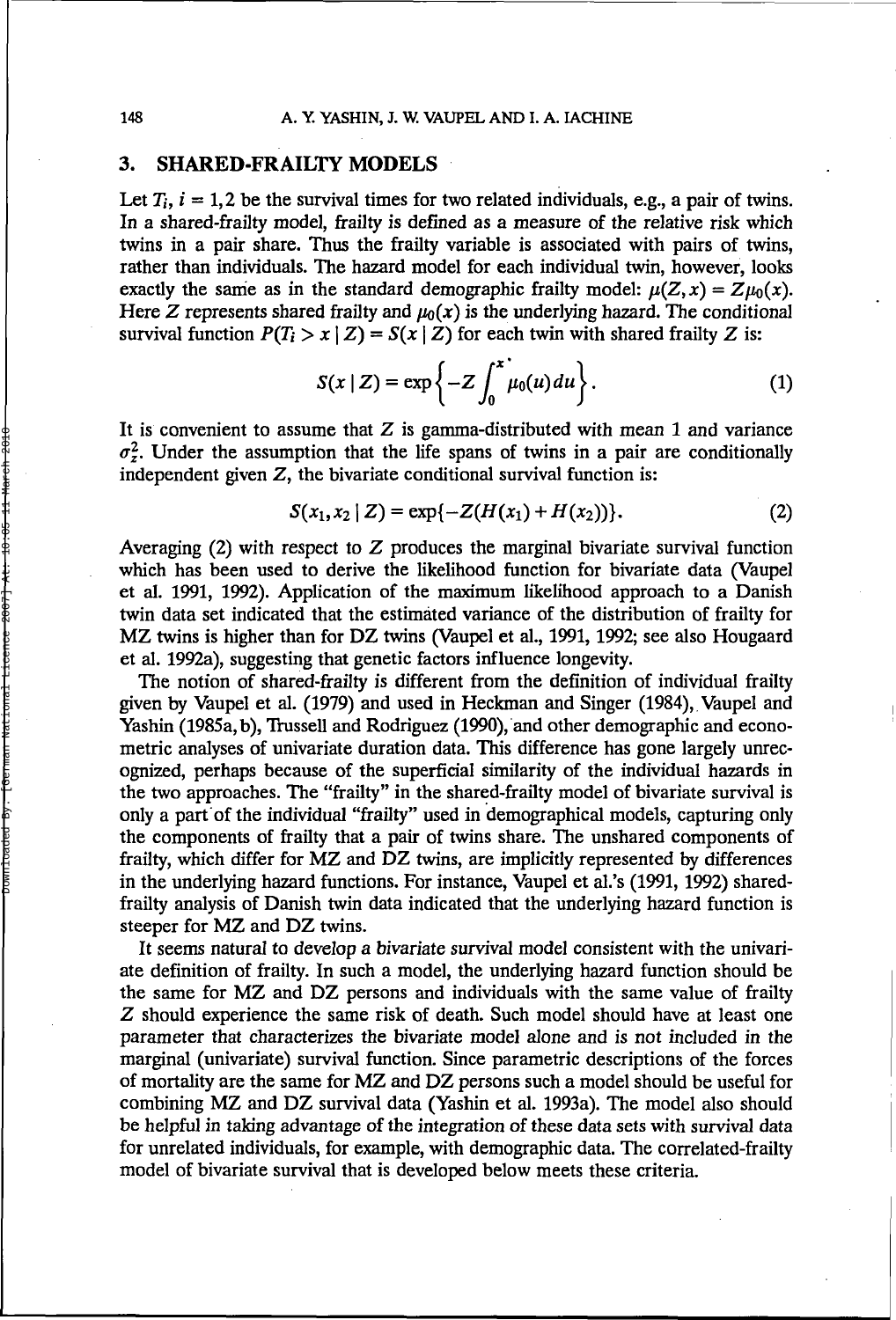#### **4. THE CORRELATED-FRAILTY MODEL**

In the correlated-frailty model the frailty of each twin in a pair is defined by a measure of relative risk, i.e., exactly as it was defined in demographical applications (Vaupel et al. 1979). For two twins in a pair, frailties are not necessarily the same, as they are in the shared-frailty model. The specific feature of twins association—is captured by the correlation between the individual frailties. Thus, the correlated-frailty model requires specification of the bivariate distribution of frailty. We construct this distribution using three independent gamma-distributed random variables. Note that because of this construction the model is not a general correlated-frailty model or even general correlated-gamma-distributed-frailty model. Its properties, however, are good enough to establish a hierarchical correspondence with univariate frailty models and with shared-frailty models. Gamma distributions are widely used in both univariate and bivariate frailty models; the correlated-frailty model developed here follows that tradition.

Let  $T_i$  and  $Z_i$ ,  $i = 1,2$  be the life spans and the frailties for two individuals who are twins: their individual hazards are represented by the proportional hazards model  $\mu(Z_i,t) = Z_i\mu_0(t)$ ,  $i = 1,2$ . We assume that  $Z_1 = Y_0 + Y_1$  and  $Z_2 = Y_0 + Y_2$ , where  $Y_0, Y_1, Y_2$  are independent non-negative gamma-distributed random variables with parameters  $(k_i,\lambda_i)$ ,  $i = 0,1,2$ , respectively.

To ensure that random variables  $Z_1$  and  $Z_2$  are gamma distributed we make an assumption that the scale parameters  $\lambda_0$ ,  $\lambda_1$  and  $\lambda_2$  of gamma-distributed random variables  $Y_0, Y_1, Y_2$  are the same, i.e.  $\lambda_0 = \lambda_1 = \lambda_2 = \lambda$ . Note that this assumption is not a restriction for population of unrelated individuals since gamma-distributed variables  $Z_i$ ,  $i = 1,2$ , can always be decomposed this way. It does, however, influence survival process for bivariate populations of related individuals. It can be shown, for instance, that under this assumption the conditional correlation coefficient  $\rho_z(x)$  between the frailties of twins who survived to age x is a declining function of *x.*

To force  $Z_1$  and  $Z_2$  to have the same distribution we assume that shape parameters  $k_1$  and  $k_2$  for the distributions of  $Y_1$  and  $Y_2$  are the same,  $k_1 = k_2$ . This condition is relevant for twin studies, when there is no reason to argue different distributions of frailty for two twins, and can be omitted for other applications. It can be easily shown that under this assumptions frailties  $Z_1$  and  $Z_2$  are gamma-distributed correlated random variables. When the variances  $V(Y_0)$  and  $V(Z_i)$ ,  $i = 1,2$  are known the correlation coefficient  $\rho_z$  can be calculated using

$$
\rho_z = \frac{V(Y_0)}{\sqrt{V(Z_1)V(Z_2)}}.
$$

Since  $V(Y_0) = k_0/\lambda^2$  and  $V(Z_i) = (k_0 + k_1)/\lambda^2 = \sigma_z^2$ ,  $i = 1, 2$ , the correlation coefficient  $\rho_z$  is simply given by:

$$
\rho_z=\frac{k_0}{k_0+k_1}.
$$

We use a standard assumption that the mean frailty of individuals is one. This condition, which is typical for demographic proportional-hazards-frailty models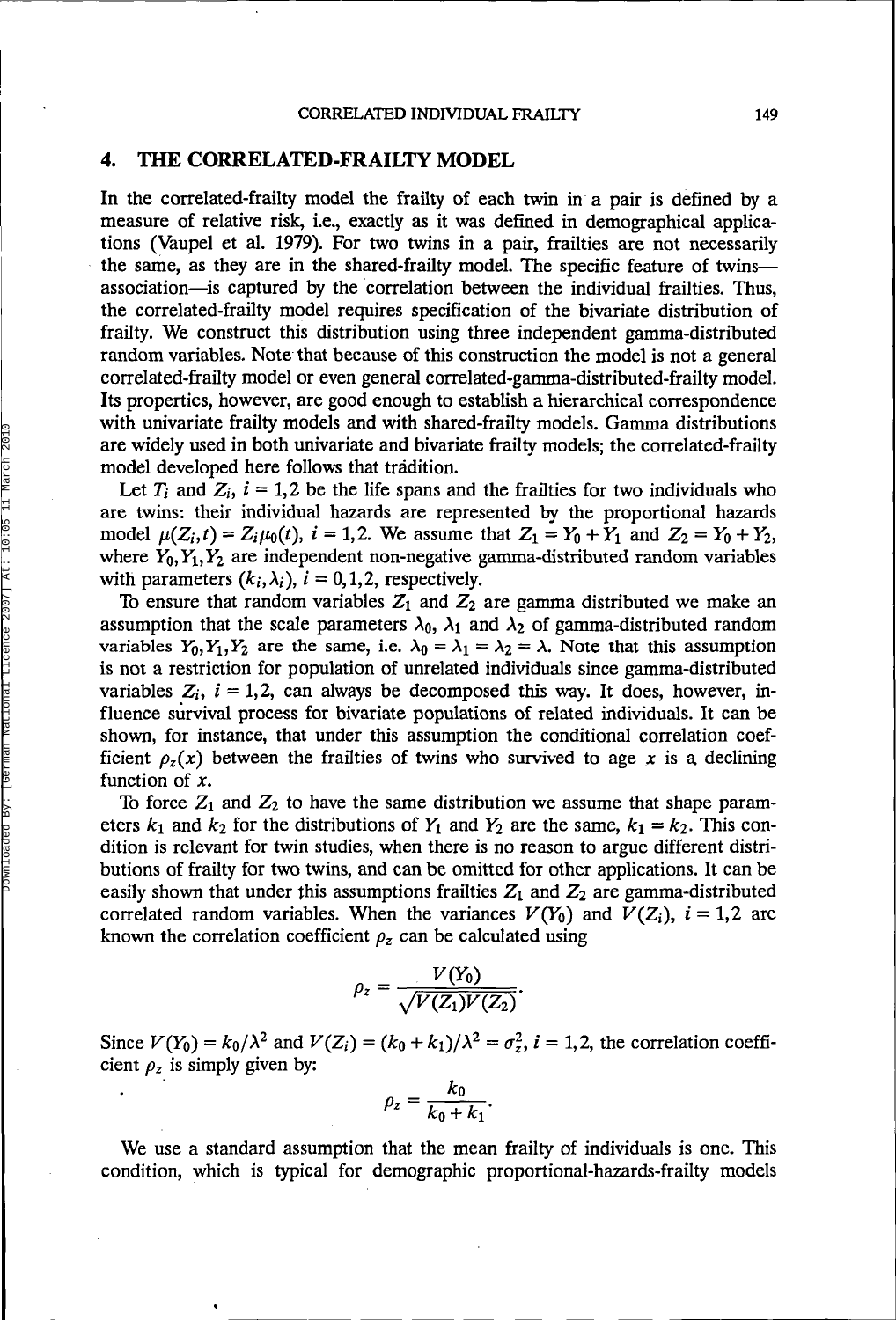(Vaupel et al. 1979), is equivalent to the condition  $(k_0 + k_1)/\lambda = 1$ . It seems that formulated assumptions restrict significantly the class of correlated-frailty models which we propose to use. However, this class is still wide enough in order to include individual-frailty models and shared-frailty models with gamma distributed random effects as particular cases.

We also assume that given frailties  $Z_1$  and  $Z_2$  the life spans  $T_1$  and  $T_2$  are conditionally independent. Under these assumptions the marginal bivariate survival function  $S(x_1, x_2)$  for the two individuals in a twin pair can be calculated as:

$$
S(x_1, x_2) = E(S(x_1, x_2 | Z_1, Z_2))
$$
  
= 
$$
\int_0^\infty \int_0^\infty \int_0^\infty e^{-(y_0 + y_1)H(x_1) - (y_0 + y_2)H(x_2)} g_1(y_0) g_2(y_1) g_2(y_2) dy_0 dy_1 dy_2,
$$
 (3)

where

$$
H(x_i)=\int_0^{x_i}\mu_0(u)du,\qquad i=1,2\qquad\text{and}\qquad g_i(y)=\frac{\lambda^{k_i}y^{k_i-1}e^{-\lambda y}}{\Gamma(k_i)},\qquad i=0,1.
$$

After integration (3) reduces to:

$$
S(x_1, x_2) = (\sigma_z^2 H(x_1) + 1)^{-(1 - \rho_z)/\sigma_z^2} (\sigma_z^2 H(x_2) + 1)^{-(1 - \rho_z)/\sigma_z^2}
$$
  
× (\sigma\_z^2 (H(x\_1) + H(x\_2)) + 1)^{-\rho\_z/\sigma\_z^2}. (4)

By differentiation of (4), the marginal bivariate probability density function can be obtained:

$$
f(x_1, x_2) = \mu_0(x_1)\mu_0(x_2)(\sigma_z^2 H(x_1) + 1)^{-(1-\rho_z)/\sigma_z^2}(\sigma_z^2 H(x_2) + 1)^{-(1-\rho_z)/\sigma_z^2}
$$
  
\n
$$
\times (\sigma_z^2 (H(x_1) + H(x_2)) + 1)^{-\rho_z/\sigma_z^2}
$$
  
\n
$$
\times \left(\frac{\rho_z(\rho_z + \sigma_z^2)}{(\sigma_z^2 (H(x_1) + H(x_2) + 1)^2} + \frac{\rho_z(1-\rho_z)}{\sigma_z^2 (H(x_1) + H(x_2)) + 1}\right)
$$
  
\n
$$
\times \left[\frac{1}{\sigma_z^2 H(x_1) + 1} + \frac{1}{\sigma_z^2 H(x_2) + 1}\right] + \frac{(1-\rho_z)^2}{(\sigma_z^2 H(x_1) + 1)(\sigma_z^2 H(x_2) + 1)}.
$$
\n(5)

This formula has been applied to MZ and DZ twin survival data by Yashin et al. (1993a) in a maximum-likelihood procedure for parameter estimation.

Using the relationship

$$
H(x) = \frac{S(x)^{-\sigma_z^2} - 1}{\sigma_z^2} \tag{6}
$$

from the univariate individual-frailty model (Vaupel et al. 1979), the marginal bivariate survival function (4) can be transformed to a semiparametric form:

$$
S(x_1, x_2) = \frac{S(x_1)^{1-\rho_z} S(x_2)^{1-\rho_z}}{(S(x_1)^{-\sigma_z^2} + S(x_2)^{-\sigma_z^2} - 1)^{\rho_z/\sigma_z^2}}.
$$
(7)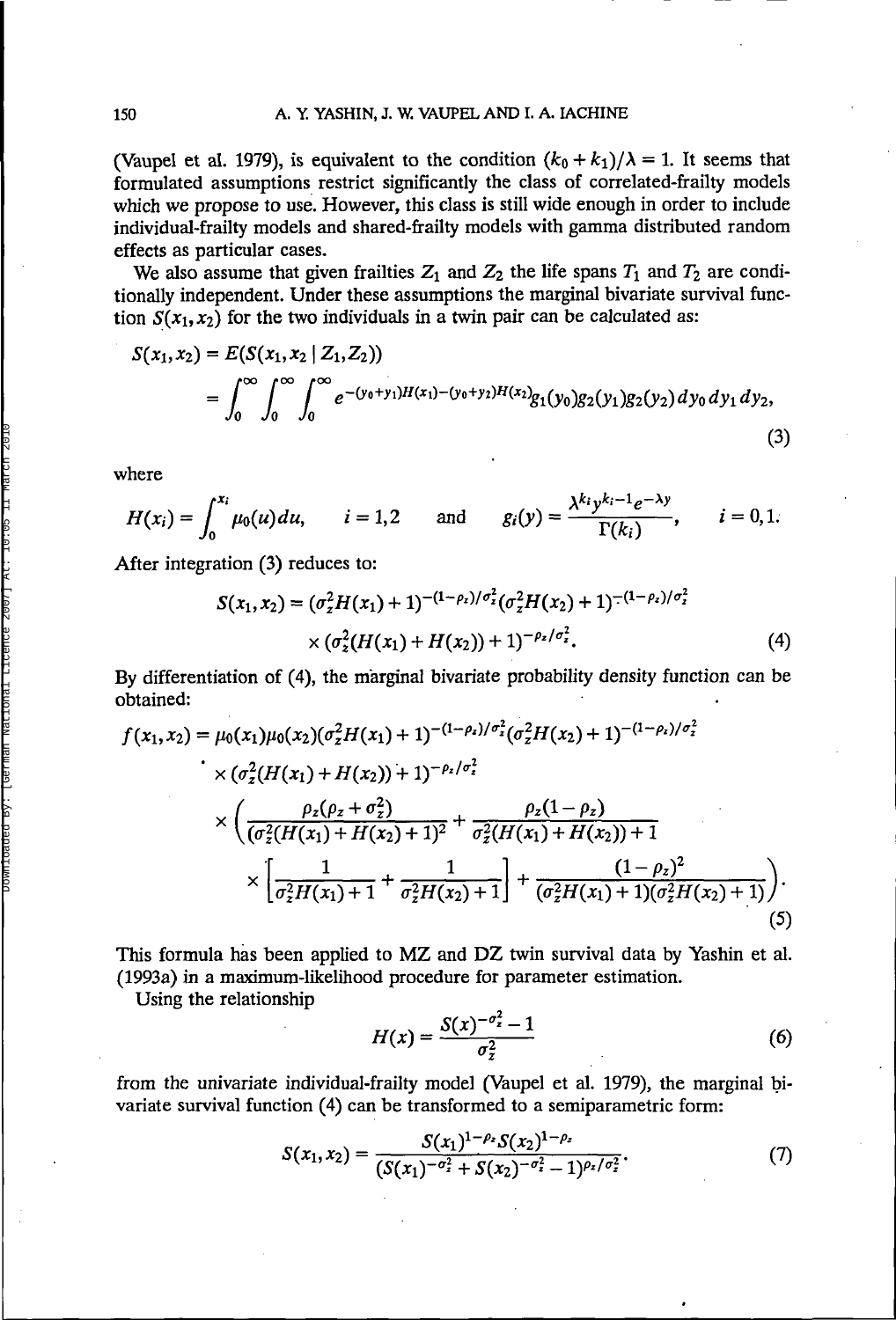The semiparametric form for the bivariate marginal probability density function may be obtained by the differentiation of (7):

$$
f(x_1, x_2) = \frac{(1 - \rho_z)^2 S(x_1)^{-\rho_z} S(x_2)^{-\rho_z} f(x_1) f(x_2)}{(S(x_1)^{-\sigma_z^2} + S(x_2)^{-\sigma_z^2} - 1)^{\rho_z/\sigma_z^2}} + \frac{(1 - \rho_z)\rho_z S(x_1)^{-\rho_z} S(x_2)^{-\rho_z - \sigma_z^2} f(x_1) f(x_2)}{(S(x_1)^{-\sigma_z^2} + S(x_2)^{-\sigma_z^2} - 1)^{(\rho_z/\sigma_z^2)+1}} + \frac{(1 - \rho_z)\rho_z S(x_1)^{-\rho_z - \sigma_z^2} S(x_2)^{-\rho_z} f(x_1) f(x_2)}{(S(x_1)^{-\sigma_z^2} + S(x_2)^{-\sigma_z^2} - 1)^{(\rho_z/\sigma_z^2)+1}} + \frac{\rho_z(\rho_z + \sigma_z^2) S(x_1)^{-\rho_z - \sigma_z^2} S(x_2)^{-\rho_z - \sigma_z^2} f(x_1) f(x_2)}{(S(x_1)^{-\sigma_z^2} + S(x_2)^{-\sigma_z^2} - 1)^{(\rho_z/\sigma_z^2)+2}},
$$
(8)

where  $f(x)$  is the marginal univariate p.d.f. of the life span distribution. The semiparametric representations of these formulas play an important role in the development of estimation strategies and in the interpretation of the results of bivariate analysis.

When  $\rho_z = 1$  formulas (4), (7) and (5), (8) represent survival functions and probability density functions for the shared-frailty model.

## **5. WHY THE ESTIMATES CAN BE BIASED**

When the shared-frailty model is applied to data sets, parameter estimates usually differ for univariate vs. bivariate analyses. Our applications of the correlated-frailty model, on the other hand, have generally yielded similar estimates of the variance in frailty and the parameters of the underlying hazard function regardless of whether the data are treated as pertaining to pairs or to individuals. It turns out, however, that there is an important exception to this experience. When, in a bivariate analysis, the estimated value of the correlation of frailty,  $\rho_z$ , is 1—i.e., on the boundary of the possible range—then the estimated value of the variance in frailty,  $\sigma_z^2$ , tends to be higher than it is in a univariate analysis of the same data. The reason is suggested by the following approximate formula, derived in the Appendix, for the correlation coefficient of the life spans of twins:

$$
\rho_x \approx \frac{\rho_z \sigma_z^2}{1 + \sigma_z^2}.\tag{9}
$$

If  $\rho_z$  is on the boundary, then to satisfy (9)  $\sigma_z^2$  may have to be inflated from its value as estimated from univariate data.

The basic, underlying problem is a familiar one: when a model does not fit the data, estimation procedures, attempting to squeeze the data onto the model's Procrustean bed, produce estimates that are a contorted compromise between reality and the constraints of the model. A major advantage of the correlated-frailty model is that when the univariate and bivariate estimates of  $\sigma_z^2$  differ significantly, the discrepancy can be taken as a diagnostic signal that the model is inappropriate.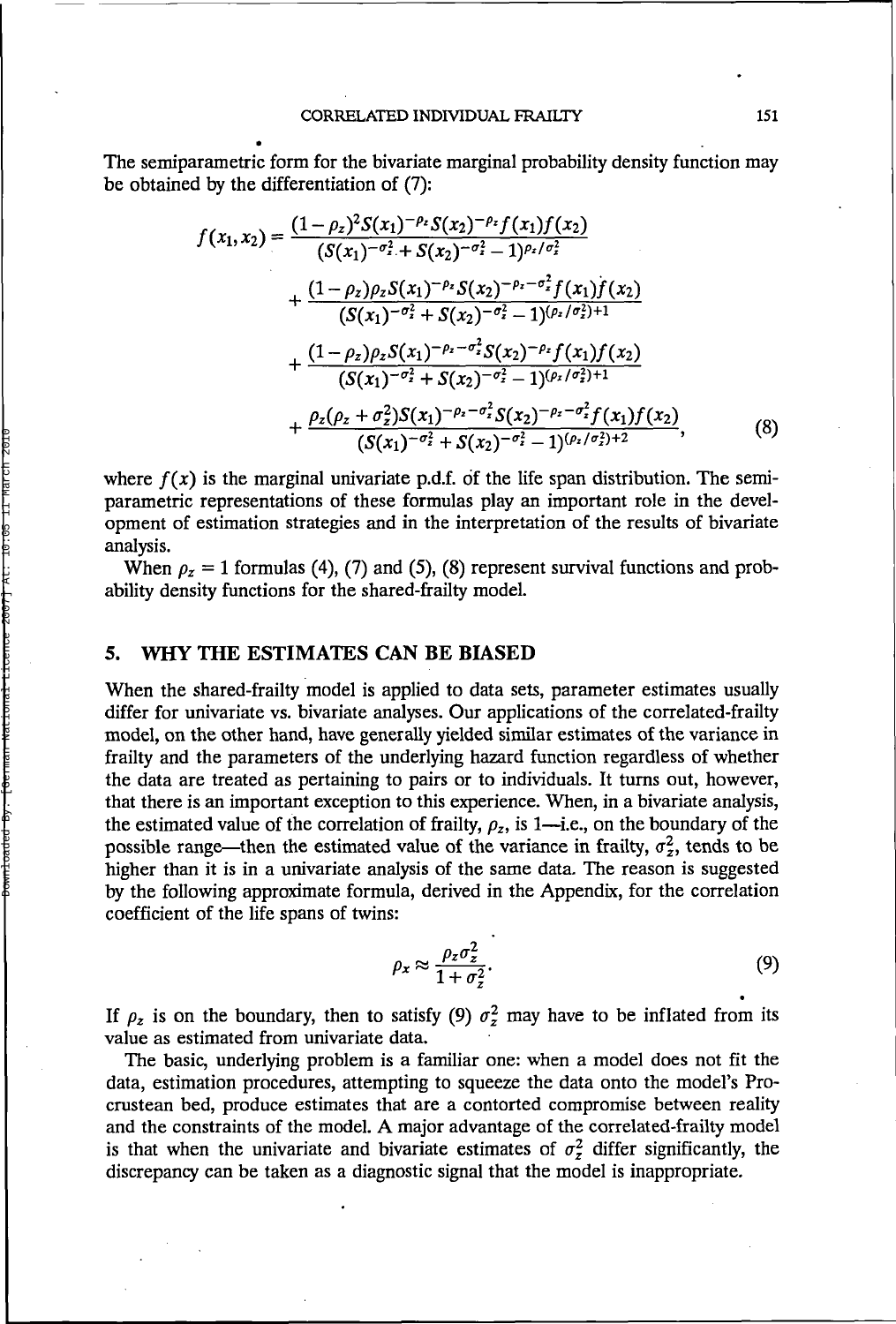**•**

Hougaard, in his discussion of Clayton and Cuzick (1985), pointed out a weakness of shared-frailty models with gamma-distributed frailty: the parameter  $\sigma_z^2$ , which characterizes the measure of association between the life spans of twins, can be identified from the univariate data. This statement is correct, however, only if the mechanism generating the data is precisely captured by the model used in the parameter estimation procedure. In reality any model is just an approximation of the truth. Consequently the estimate of  $\sigma_z^2$  calculated from univariate data can be far from the bivariate estimate of this parameter (as demonstrated in the Example 2 of the Applications section of this article). The situation can be explained as follows. In the univariate case the estimate of  $\sigma_z^2$  is chosen to give the best fit to the univariate model. In the bivariate case this estimate should, in addition, preserve the observed correlation between the life spans of twins in accordance with formula (9), with  $\rho_z = 1$ . The resulting estimate can be far from the univariate one.

## **6. SEMIPARAMETRIC ESTIMATE OF THE UNDERLYING HAZARD**

Is there any way to correct the erroneous model when such a discrepancy between univariate and bivariate analyses occurs? It turns out that the semiparametric representation of the bivariate survival function provides a solution. This representation, given in (7) and (8), was derived assuming some underlying hazard  $\mu_0(x)$ , i.e. assuming the proportionality of the hazard. The representation, however, could pertain directly to the survival function  $S(x)$ . Given either an empirical or a parametric description of  $S(x)$ , the underlying hazard  $\mu_0(x)$  with  $H(x) = \int_0^x \mu_0(u) du$  has to satisfy the equality

$$
S(x) = \left(\frac{1}{1 + \sigma_z^2 H(x)}\right)^{1/\sigma_z^2}.
$$
 (10)

When  $\sigma_z^2$  is estimated from the bivariate data and  $S(x)$  is either estimated nonparametrically or its parameters are estimated from univariate analysis,  $\mu_0(x)$  can be easily calculated. Indeed, since  $S(x)$  and  $\sigma_z^2$  are known, the cumulative hazard  $H(x)$ is simply given by (6). The appropriate estimate of the underlying hazard is

$$
\hat{\mu}_0(x) = \overline{\mu}(x)\hat{S}(x)^{-\hat{\sigma}^2_{z}},\tag{11}
$$

where  $\overline{\mu}(x)$  and  $\hat{S}(x)$  are the observed mortality and estimated marginal survival functions calculated from univariate data, and  $\hat{\sigma}_z^2$  is the estimate of the variance of the frailty distribution calculated from bivariate data.

In sum, the information provided by bivariate data permits construction of an appropriate underlying hazard function. The parameters  $\sigma_z^2$  and  $\rho_z$  can be estimated from the bivariate data without specifying an underlying hazard function, using the semiparametric representation in (7) and (8). Given the value of  $\sigma_z^2$ , the appropriate underlying hazard function can be calculated using (11).

#### **7. ESTIMATION STRATEGIES**

To illustrate the ideas discussed above we generated two sets of bivariate survival data. Two main strategies were used for parameter estimation. One can be called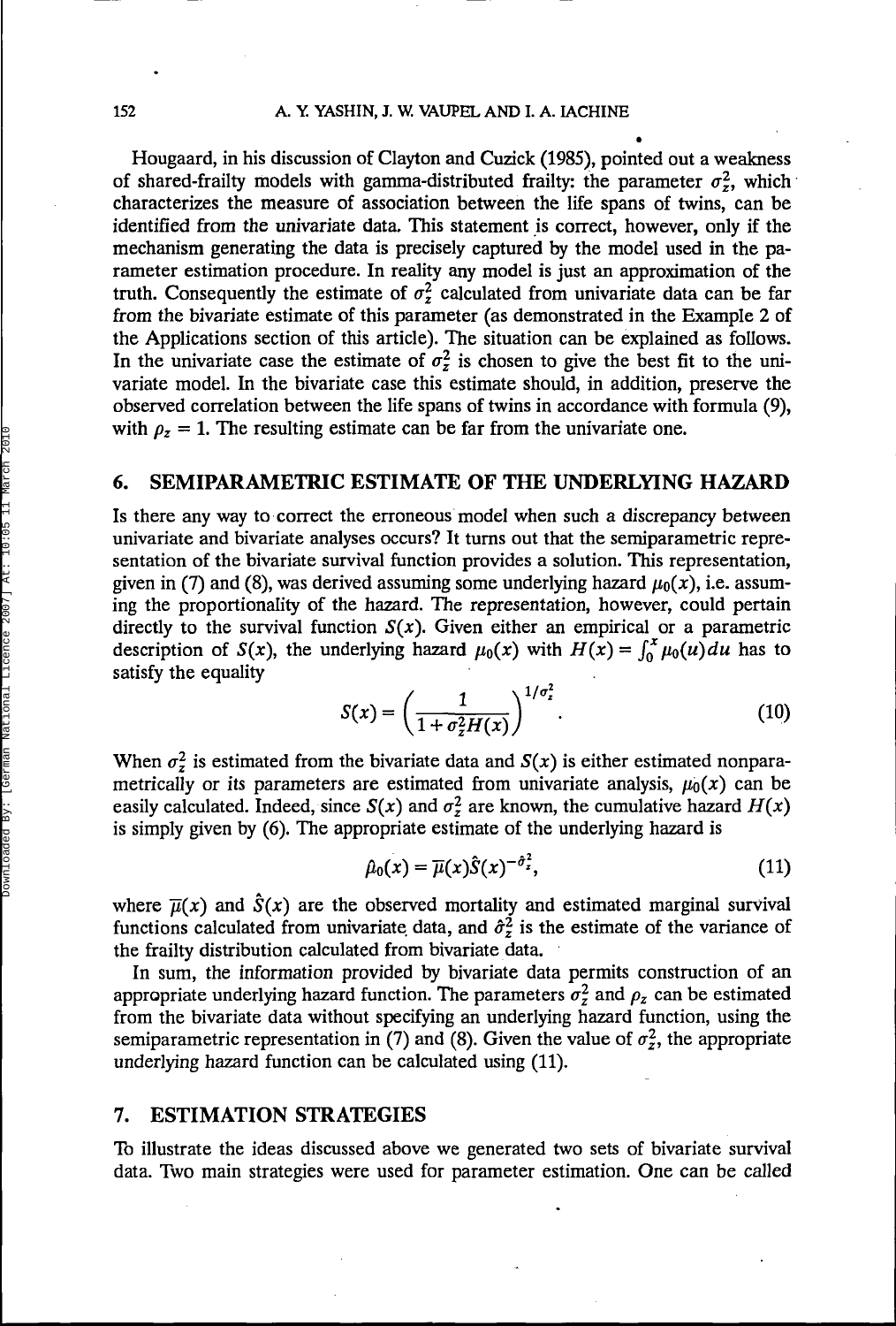the "parametric" strategy. It uses a parametric specification of the underlying hazard and bivariate frailty distribution in the model for the maximum likelihood estimation algorithm. Note that in this strategy the estimates of  $\sigma^2$  can take on significantly different values for univariate and bivariate versions of the same data. Indeed, in the univariate case  $\sigma_z^2$  is used to fit  $S(x)$  to the data. In the bivariate case additional condition (9) can bias the estimate of  $\sigma_z^2$ . Thus, it is difficult to interpret this parameter as a variance of the frailty distribution. The real variance should have the same value in the univariate and bivariate analyses. That is why we use the notation  $s^2$  instead of  $\sigma^2$  to represent the results of parametric analysis as a model fitting procedure.

Another strategy can be called "semiparametric." It does not use a parametric specification of the underlying hazard. Two options can be used in this strategy: In the first option a parametric model of the univariate survival function is inserted in the semiparametric representation (7), (8). For example, one can use representation (10) with  $\mu_0(x)$  defined by (12) below. It has been shown (Vaupel et al. 1979, Manton et al. 1986) that such model provides a good fit to univariate survival data. Note that since it is just a parametric representation of  $S(x)$  the parameter  $\sigma^2$  in (10) (which influences the shape of  $S(x)$ ) does not necessarily take the same value as parameter  $\sigma_z^2$  (outside  $S(x)$ ) in (7), (8) which is responsible for association between the lifespans. To take this fact into account we use the notation  $s^2$  again for the parameter in (10) and save the notation  $\sigma_z^2$  for the parameter in (7), (8). In the second option non-parametric estimates of the univariate survival function  $S(x)$  can be used in (7), (8). In this case only parameters  $\rho_z$  and  $\sigma_z^2$  should be calculated in the maximum likelihood estimation procedure.

## **8. APPLICATIONS**

In this section we use two examples of bivariate data to illustrate the properties of the estimation algorithms derived from different bivariate-survival models. Both examples are based on simulated data sets so that estimated values can be compared with the known values used to generate the data.

EXAMPLE 1 *The data for the first example were generated using a proportionalhazards correlated-frailty model with a Gompertz-Makeham baseline hazard function*

$$
\mu_0(x) = ae^{bx} + c,\tag{12}
$$

and bivariate frailty distribution with parameters  $\rho_z$  and  $\sigma_z^2$  constructed above. There *was no censoring. Data were generated for* 780 *pairs of twins. Parameter values were estimated by maximizing likelihood functions derived from several bivariate probability density functions given by correlated-frailty model with parametric description of*  $S(x)$  and  $\mu_0(x)$  given by (12), (CF-I); shared-frailty model with parametric descrip*tion of*  $S(x)$  and  $\mu_0(x)$  given by (12), (SF); correlated-frailty model with parametric *description of*  $S(x)$  and semiparametric evaluation of  $\mu_0(x)$ , (CF-II); and semipara*metric representation of correlated-frailty model with S(x) estimated by Kaplan-Meier estimator from univariate data, (Semipar). Table* 1 *shows the results.*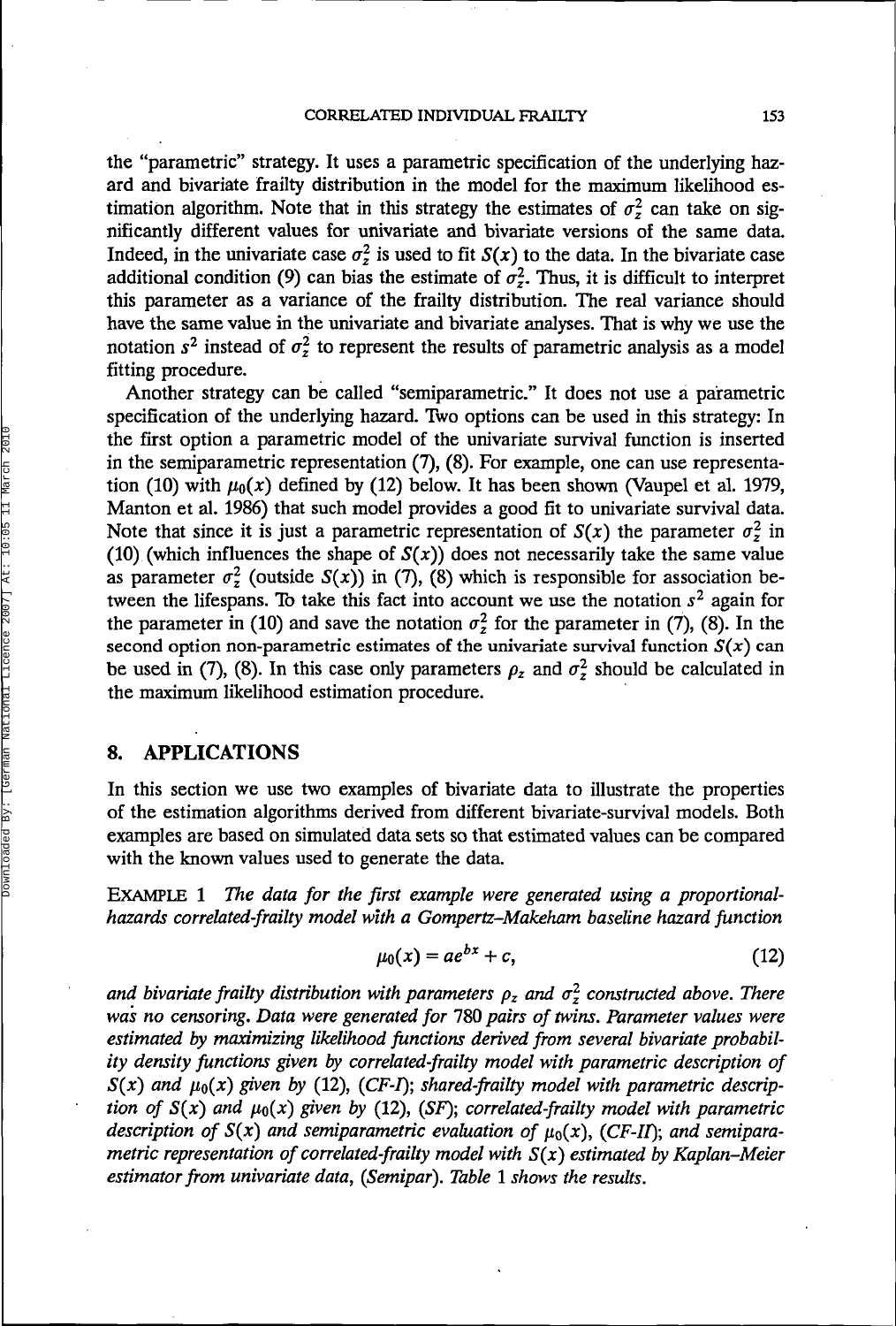*The first row of the table displays the true value of the parameters, i.e., the values used to generate the data. A univariate analysis (line 2 in Table* 1) *was carried out by setting the correlation coefficient p<sup>z</sup> equal to zero in the likelihood function for* the correlated-frailty model (4), (5) with the notation  $s^2$  used for parameter  $\sigma_z^2$ . The *parameter estimates are close to the true values. A parametric bivariate analysis based on* (4), (5) *produced essentially the same results as the univariate analysis, as well as* well as a good estimate of  $\rho_z$  (line 3 in Table 1). The incorporation of  $\rho_z$  significantly *improved the fit of the model* ( $P = .003$ ) *using the likelihood ratio test.* 

*A shared-frailty analysis was carried out by setting the correlation coefficient in* (4), (5) *equal to one (line* 4 *in Table* 1). *The parameter estimates for the shared-frailty model differ from both the univariate estimates and the parametric correlated-frailty model estimates. The correlated-frailty model provides a better fit to the data (* $P = .03$ *) than the shared-frailty model. The difference in the estimates of the standard deviation of frailty can be explained by the fact that the frailty in shared-frailty models is only a part of the frailty in correlated-frailty models. In all three cases notation s<sup>2</sup> was used* instead of  $\sigma^2$ . We save the notation  $\sigma^2$  for the semiparametric model associated with *representation* (7), (8).

*Using the representation* (7), (8) with  $S(x)$  described by (10) with the notations<sup>2</sup> used instead of  $\sigma_z^2$  in (10), leads to a model with 6 parameters: a, b, c, and s de*scribe the univariate survival function*  $S(x)$ , and  $\sigma_z^2$  and  $\rho_z$  characterize bivariate life span distribution. Note that parameters  $\sigma_z^2$  and  $\rho_z$  represent the variance and corre*lation coefficient of frailty distribution for some proportional hazards model with the underlying hazard defined by* (11). *Since data in this example were generated using a Gompertz-Makeham underlying hazard and gamma-distributed frailty, with variance*  $\sigma_z^2$ , estimates of s and  $\sigma_z$  are actually estimates of the same quantity—the standard *deviation of frailty. The estimates (line* 5 *in Table* 1) *turn out to be close to each other and to the true value, and the estimates of the other parameters are also appropriate. As indicated by the log likelihoods, the model fits almost precisely as well as the simpler correlated-frailty model in row* 3 *of the table.*

*Finally, the last row of the table shows the values of*  $\sigma_z^2$  *and*  $\rho_z$  *estimated by the semiparametric representation* (7), (8) using the empirical estimates of  $S(x)$  and  $f(x)$ . *These estimates are also similar to the true values, but there is no direct way of calculating standard errors for them.*

EXAMPLE 2 *The second example is also based on a simulated, uncensored data set, but with a different method of generation. We transformed* 592 *pairs of data points drawn from a bivariate normal distribution with correlation coefficient* 0.22 *so that the marginal univariate survival function was described by* (10) *with H(x) given by a Gompertz-Makeham mortality curve with parameters a* = .00005, *b* = .096, *and*  $c = 0$ . The notation s was used instead of  $\sigma_z$  in (10) and had a value of .3. Thus the *data were generated, without any reference to proportional-hazards frailty models, so that*  $S(x)$  was described by a four-parameter logistic function. The value of  $\sigma_z$  is not *part of the data-generation procedure and is not given in the table. As in the first example, parameter values were estimated by maximizing likelihood functions derived from bivariate probability density functions. Table 2 shows the results.*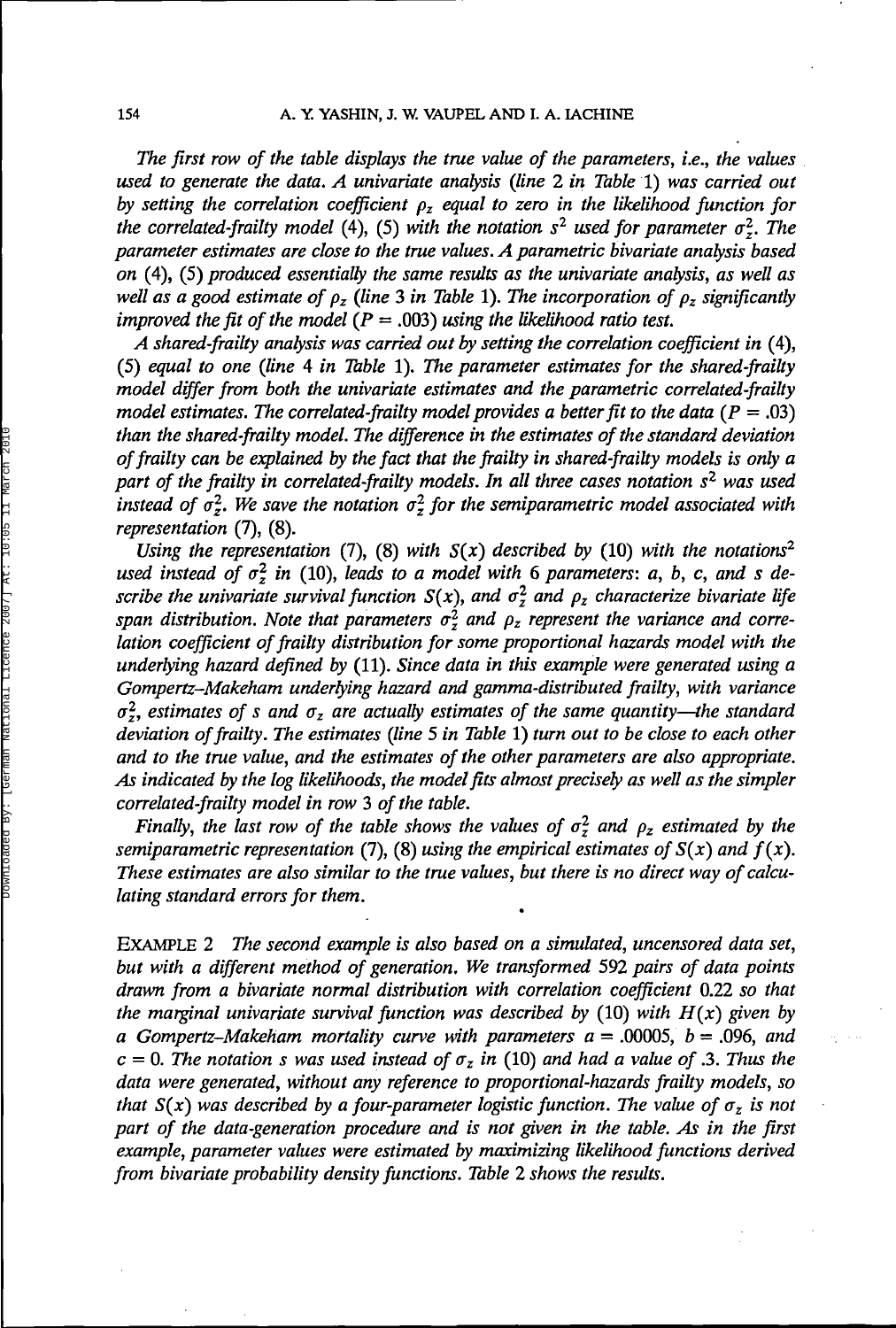#### TABLE 1

The parameter estimates and their true values for bivariate survival data corresponding to Example 1. *Univ.* denotes the univariate survival model; *CF-I* is the correlated frailty model; SF corresponds to the shared frailty model. In all three models *s* denotes the standard deviation of the frailty distribution. *CF-II* represents the correlated frailty model in which *s* is a parameter used to fit the univariate model and  $\sigma_z$  is the standard deviation of frailty distribution.

| Model       | a                        | b                | $\mathbf c$      | s                | $\rho_z$         | $\sigma_z$                   | LogLik       |
|-------------|--------------------------|------------------|------------------|------------------|------------------|------------------------------|--------------|
| True Values | 9.900E-05                | 0.121            | 0.003            | 0.493            | 0.470            | 0.493                        |              |
| Univ.       | 7.348E-06<br>(4.131E-06) | 0.125<br>(0.008) | 0.003<br>(0.001) | 0.525<br>(0.074) | [0.000]<br>(— ا  | (—)                          | $-6143.5526$ |
| $CF-I$      | 7.377E-06<br>(3.989E-06) | 0.125<br>(0.008) | 0.003<br>(0.001) | 0.524<br>(0.071) | 0.518<br>(0.192) | $(-)$                        | $-6139.3237$ |
| SF          | 1.566E-05<br>(5.340E-06) | 0.113<br>(0.005) | 0.003<br>(0.000) | 0.403<br>(0.045) | [1.000]<br>$(-)$ | $\left( \rightarrow \right)$ | $-6141.6550$ |
| $CF-II$     | 7.410E-06<br>(4.571E-06) | 0.125<br>(0.009) | 0.003<br>(0.001) | 0.524<br>(0.077) | 0.500<br>(0.398) | 0.538<br>(0.320)             | $-6139.3232$ |
| Semipar.    |                          |                  |                  |                  | 0.493            | 0.561                        |              |

*Univariate analysis yields estimated parameter values that are close to their true values, as is to be expected given the way the data were generated. An estimated value* is given for  $s$  rather than for  $\sigma_z$  in the table because it is  $s$  that actually describes the *univariate survival function; if an analyst thought that the data could be described by a Gompertz-Makeham underlying hazard in a proportional-hazards frailty model, then the analyst would interpret the estimate of s as if it were an estimate of*  $\sigma_z$ *.* 

*Bivariate analysis, based on the correlated-frailty model with Gompertz-Makeham underlying hazard yields inappropriate estimates for a<sup>z</sup> and for p<sup>z</sup> , which is on the boundary of possible values for a correlation coefficient. Nonetheless, the values of the log-likelihood functions indicate that the bivariate model fits better than the univariate model (P* < .001). *The significant difference between the estimated value of s in the univariate analysis and the corresponding parameter, a<sup>z</sup> , in the bivariate analysis implies that the model does not adequately describe the data. The empirical correlation coefficient between twins' life spans in the data set is* .24: *to satisfy* (9) *the estimated value of*  $\sigma_z$  *has to be close to .5 even if the estimated value of*  $\rho_z$  *is pushed to the boundary of* 1.

*The shared-frailty model yields the same parameter estimates as the correlated-frailty model* (which is understandable since in both cases  $\rho_z = 1$ ).

*A correlated-frailty model* (7), (8) *in which both s and a<sup>z</sup> are represented, using*  $\sigma_z$  in (7), (8) and using notation s instead of  $\sigma_z$  in the description of  $S(x)$  given in (10), *yields the estimates given in the fifth row of the table. The estimates of the four parameters of*  $S(x)$  are close to the true values. The estimate of  $\sigma_z$  is 1.41. Thus, the *underlying hazard appropriate for the model is not a Gompertz-Makeham hazard but the steeper hazard given by* (11) *with*  $\sigma = 1.41$ *. This model fits the data better than the first correlated-frailty model (P* = .002). *As shown in the last row of the table, essentially the same estimates of s and a<sup>z</sup> are obtained from semiparametric estimation, •when S(x) and f(x) in* (7) *and* (8) *are described empirically using the univariate data.*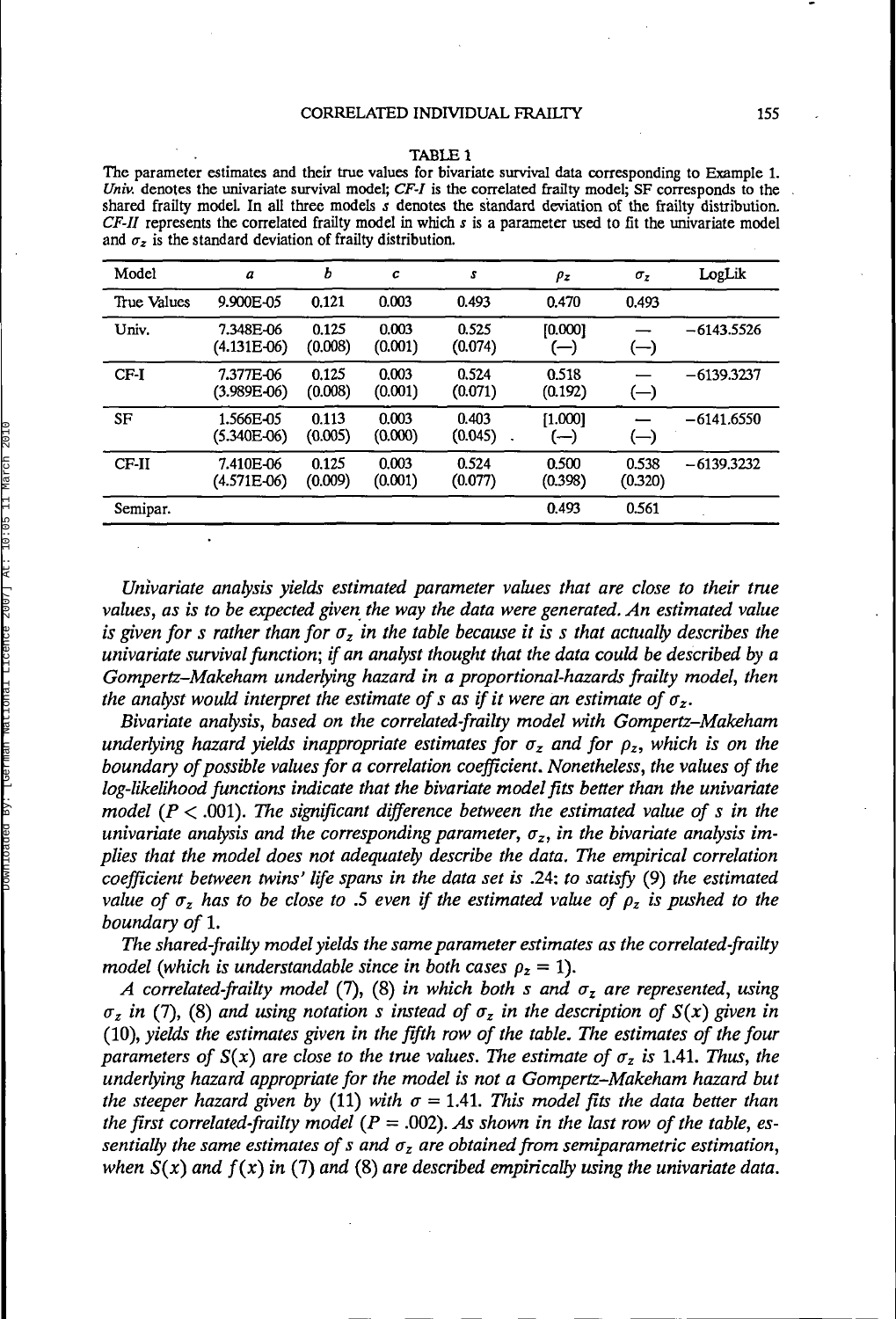#### TABLE 2

The parameter estimates and their true values for bivariate survival data corresponding to Example 2. *Univ.* denotes the univariate survival model; *CF-I* is the correlated frailty model; SF corresponds to the shared frailty model In all three models *s* denotes the standard deviation of the frailty distribution. *CF-II* represents the correlated frailty model in which *s is* a parameter used to fit the univariate model and  $\sigma_z$  is the standard deviation of frailty distribution.

| Model       | a                          | ь                | с                | s                | $\rho_z$         | $\sigma_z$                                    | LogLik       |
|-------------|----------------------------|------------------|------------------|------------------|------------------|-----------------------------------------------|--------------|
| True Values | 5.000E-05                  | 0.096            | 0.000            | 0.300            |                  |                                               |              |
| Univ.       | 4.409E-05<br>$(1.014E-05)$ | 0.098<br>(0.001) | 0.000<br>(0.006) | 0.273<br>(0.026) | [0.000]<br>—)    | $\left( \begin{matrix} -\end{matrix} \right)$ | $-4615.5312$ |
| CF-I        | 1.899E-05<br>$(7.628E-06)$ | 0.111<br>(0.006) | 0.001<br>(0.000) | 0.485<br>(0.056) | 1.000<br>(0.000) | $(-)$                                         | $-4602.3476$ |
| SF          | 1.899E-05<br>$(6.702E-06)$ | 0.111<br>(0.005) | 0.001<br>(0.000) | 0.485<br>(0.052) | [1.000]<br>(—)   | (—)                                           | $-4602.3476$ |
| CF-II       | 4.518E-05<br>$(1.315E-05)$ | 0.097<br>(0.005) | 0.000<br>(0.000) | 0.276<br>(0.099) | 0.383<br>(0.100) | 1.415<br>(0.440)                              | $-4597.7535$ |
| Semipar.    |                            |                  |                  |                  | 0.382            | 1.405                                         |              |

#### 8. DISCUSSION

To apply survival analysis to mortality data various assumptions have to be made. The assumptions constitute a compromise among such competing objectives as biological plausibility, flexibility, transparency, computational ease, implementability, and statistical power. All models are wrong, as Box (1976) wrote, but some models are useful. Useful models provide insights into reality.

Frailty models of univariate data have proven useful in various contexts, providing insights into why, for instance, mortality curves bend over at older ages and why improvements in mortality are slower at older ages (Vaupel and Yashin 1985, Manton et al. 1986). These models, however, have been strongly criticized because assumptions have to be made about both the shape of the underlying mortality trajectory and the distribution of frailty: different pairs of assumptions can result in equally good fits to the data (Trussell and Rodriguez 1992, Hoem 1992).

The correlated-frailty model, applied to bivariate data, is not limited by this weakness. Instead of making an assumption about the shape of the latent underlying hazard function, the observed survival function can be either used as an empirical function or captured by some appropriate parametric form. Then the variance in frailty and the correlation between twins' frailties can be estimated. Using the estimate of the variance in frailty, the trajectory of the underlying hazard function can be computed. Thus, by applying the correlated-frailty model, bivariate data on twin pairs can be analyzed to shed light on the shape of the mortality curve for *individu*als. Assumptions still have to be made—e.g., that hazards are proportional and that frailty is gamma distributed—but an assumption about the shape of the unobserved hazard function for individuals is not longer required.

The semiparametric representation of the shared-frailty model also permits computation of the underlying hazard function. This function, however, pertains not to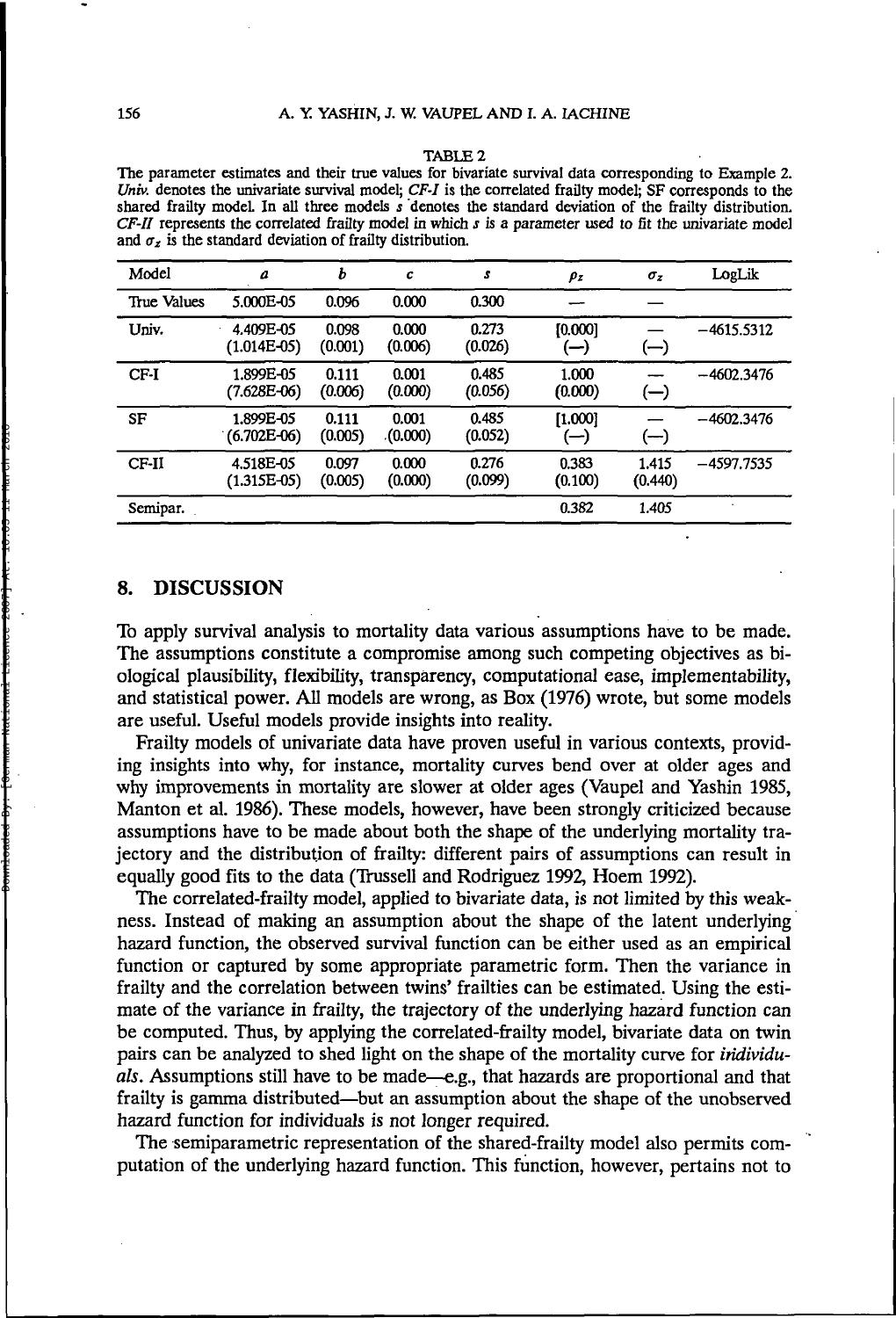individuals but to twin pairs, and different functions will be computed for MZ and DZ pairs. In contrast, the correlated-frailty model is an "inclusive" model that permits data for MZ and DZ twins to be analyzed in the same framework and that yields estimates that pertain to individuals. Consequently, compared with sharedfrailty models, correlated-frailty models can contribute more to understanding of mechanisms of aging and survival.

### **ACKNOWLEDGMENT**

This research was supported by NIH/NIA grant PO1 AG08791. Authors thank Alexei Ya. Chervonenkis for useful discussions of the concept of correlated frailty and Kenneth W. Wachter for valuable comments to the earlier version of this paper.

#### **APPENDIX: APPROXIMATIONS FOR** *p<sup>x</sup>*

Let  $\eta$  and Z be two nonnegative independent random variables such that  $\eta$  is exponentially distributed, i.e.

$$
P(\eta > x) = e^{-x}
$$

and Z has an arbitrary distribution with  $E(Z) = 1$ . For any  $Z > 0$  life span X can be defined by

$$
X = H^{-1}\left(\frac{\eta}{Z}\right) \tag{13}
$$

where  $H^{-1}(\cdot)$  is the inverse function of  $H(x) = \int_0^x \mu_0(u) du$ . It is easy to check that

$$
P(X > x \mid Z) = e^{-ZH(x)},
$$

i.e., the distribution of *X* is described by a proportional hazards model with underlying hazard  $\mu_0(x)$ . Using the delta-method, (13) can be written as the approximation

$$
X \approx H^{-1}(1) - (H^{-1}(y))'_{y}|_{y=1}(Z-1) + (H^{-1}(y))'_{y}|_{y=1}(\eta - 1).
$$
 (14)

Thus the variance  $\sigma_x^2$  of X is approximately given by

$$
\sigma_x^2 \approx ((H^{-1}(y))_y')^2|_{y=1}(1+\sigma_z^2).
$$

To calculate  $(H^{-1}(y))'_{y}$  note that

$$
H(H^{-1}(y)) = y
$$

and hence

$$
H'_{\beta}(\beta)|_{\beta=H^{-1}(y)}(H^{-1}(y))'_{y}=1
$$

or

$$
(H^{-1}(y))_y' = \frac{1}{\mu_0(H^{-1}(y))}.
$$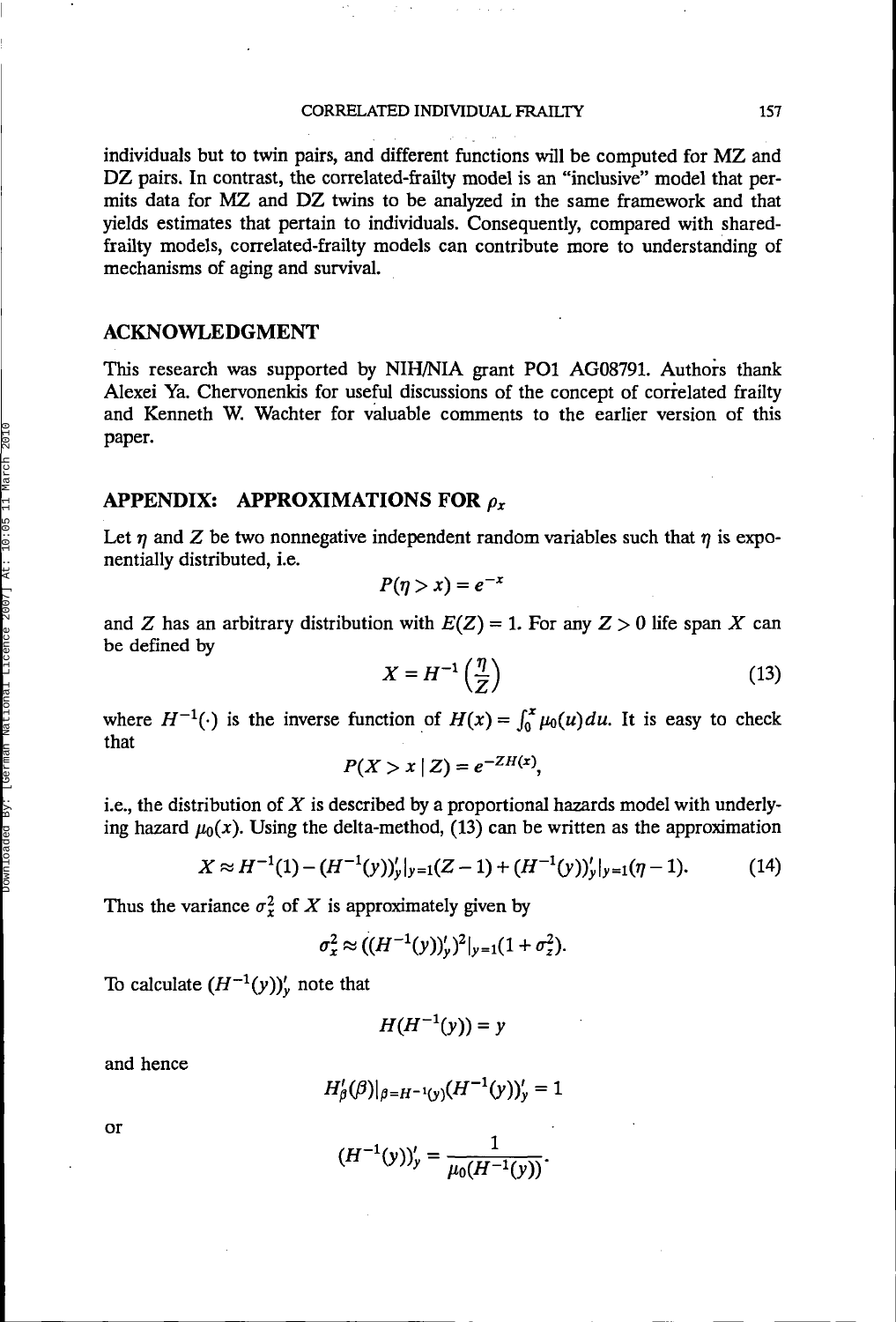Thus

$$
\sigma_x^2 = \frac{1}{\mu_0^2(x^*)} (1 + \sigma_z^2)
$$
 (15)

where  $x^*$  is defined by the equation  $H(x^*) = 1$ .

If the underlying hazard is a Gompertz hazard, then  $\mu_0(x^*)$  can be easily calculated. For a Gompertz hazard,  $H(x) = a/b(e^{bx} - 1)$ . Hence  $bH(x) = \mu_0(x) - a$  and  $\mu(x^*) = b + a$ .

If  $a \ll b$ , then  $\sigma_x^2$  can be represented as

$$
\sigma_x^2 \approx \frac{1}{b^2} (1 + \sigma_z^2) \tag{16}
$$

and we obtain simple relationship between the variance in life spans and the variance of frailty.

The correlation between twin's life spans can also be calculated using formula (14). Assuming that  $\eta_1$  and  $\eta_2$  for twins in a pair are independent and  $Z_1 = Z_2$ , as is the case in the shared-frailty model, we get (9) with  $\rho_z = 1$ . If  $Z_1$  and  $Z_2$  are not equal to each other but are correlated with correlation coefficient  $\rho_z$  then formula (14) yields (9). It is interesting to note that formulas (9) and (16) do not include the parameters of the underlying hazard. Because the parameter  $\rho_x$  is central to the analysis of variance methods used in quantitative genetics, these formulas provide a useful link between quantitative genetics and survival analysis.

#### REFERENCES

Anderson, J. E., Louis, T. A., and Holm, N. (1992) The dependent association measures for bivariate survival distributions. *JASA* 87: 641-650.

Box, G. E. P. (1976) Science and statistics. *JASA* 71: 791-802.

Bulmer, M. G. (1980) The mathematical theory of quantitative genetics. Clarendon Press, Oxford, 1980. Clayton, D. G. (1978) A model for association in bivariate life tables and its application in epidemiological studies of familial tendency in chronic disease incidence. *Biometrika* 65 (1): 141-151.

Clayton, D. G., and Cuzick, J. (1985) Multivariate generalizations of the proportional hazards model (with discussion). *Journal of Royal Statistical Society, Ser. A* **148:** 82-117.

Cox, D. R., and Oakes, D. (1984) *Analysis of Survival Data,* Chapman and Hall, New York.

Crowder, M. (1985) A distributional model for repeated failure time measurements. *Journal of Royal Statistical Society, Ser. B* 47: 447-452.

Dabrowska, D. M. (1988) Kaplan-Meier estimate on the plane. *Annals of Statistics* 16: 1475-1489.

Falconer, D. S. (1990) *Introduction to Quantitative Genetics,* Longman Scientific and Technical, New York.

Freund, J. E. (1961) A bivariate extension of exponential distribution. *JASA* 56: 971-977.

Galton, F. (1875) The history of twins as a criterion of the relative powers of nature and nurture. *Fraser's Magazine* 12: 566-576.

Gill, R. D. (1990) Multivariate survival analysis. Invited paper at the Second World Congress of the Bernoulli Society and 53rd Annual, Uppsala 1990.

Genest, C, and MacKay, R. J. (1986) Copules archimediennes et families de lois bidimensionelles dont les marges sont donnees. *Canadian Journal of Statistics* **14:** 145-159.

Guo, G. (1993) Use of siblings data to estimate family mortality effects in Guatemala *Demography* 30 (1): 15-32.

Heckman, J. J., and Singer B. (1984) Econometrics duration analysis. *Journal of Econometrics* 24.

Hougaard, P. (1986) A class of multivariate failure time distributions. *Biometrika* 73: 671-678.

Hougaard, P. (1987) Modelling multivariate survival. *Scandinavian Journal of Statistics* **14:** 291-304.

Hougaard, P., Harvald, B., and Holm, N. V. (1992a) Measuring similarities between the lifetimes of adult Danish twins born between 1881-1830. *JASA* 87: N 417.